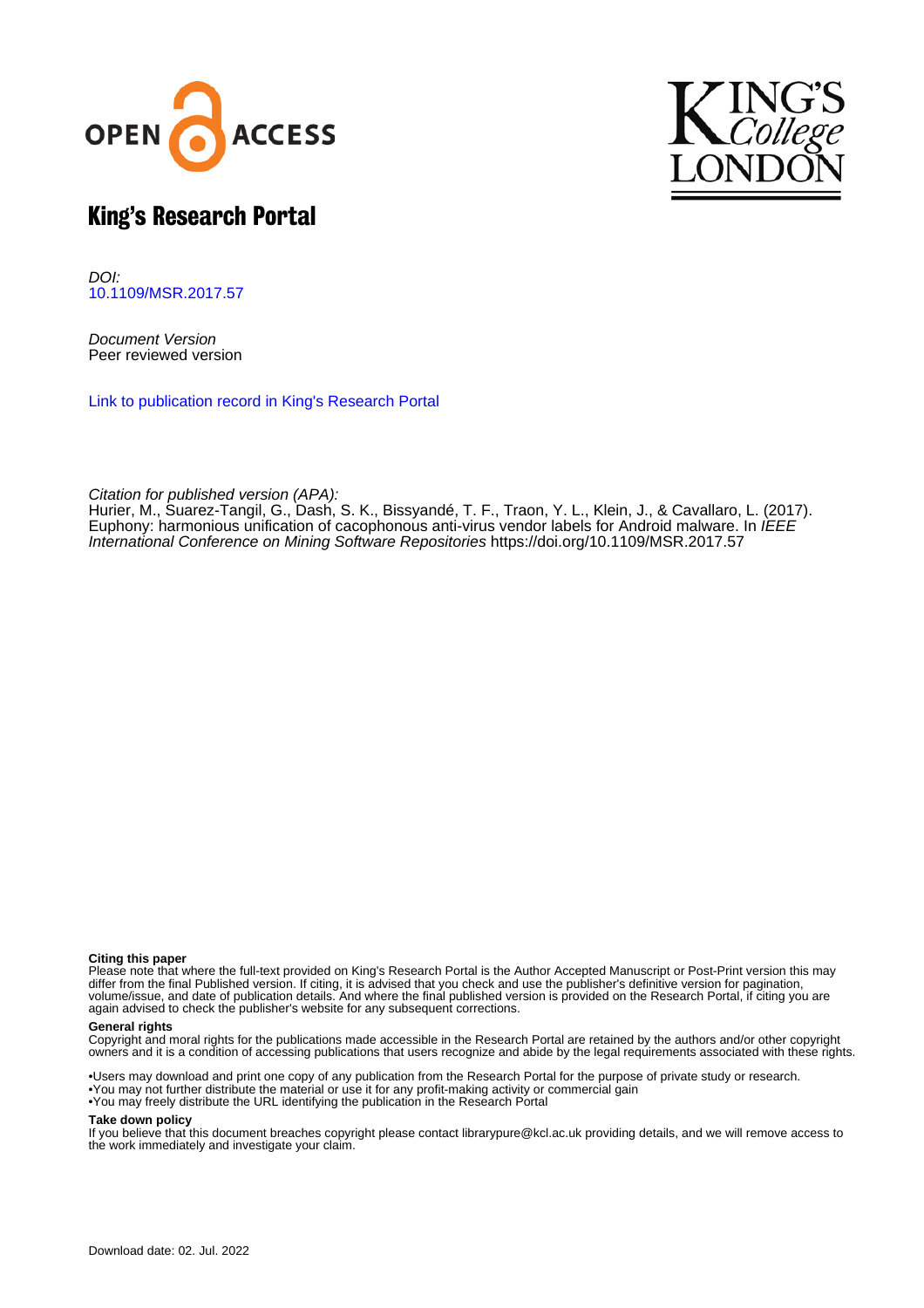# Euphony: Harmonious Unification of Cacophonous Anti-Virus Vendor Labels for Android Malware

Médéric Hurier\*, Guillermo Suarez-Tangil<sup>‡</sup>, Santanu Kumar Dash<sup>†</sup>,

Tegawendé F. Bissyandé<sup>∗</sup> , Yves Le Traon<sup>∗</sup> , Jacques Klein<sup>∗</sup> , Lorenzo Cavallaro‡

<sup>∗</sup>University of Luxembourg, Luxembourg. Email: {firstname.lastname@uni.lu}

†University College London, United Kingdom. Email: {firstname.lastname@ucl.ac.uk}

‡Royal Holloway, University of London, United Kingdom. Email: {firstname.lastname@rhul.ac.uk}

*Abstract*—Android malware is now pervasive and evolving rapidly. Thousands of malware samples are discovered every day with new models of attacks. The growth of these threats has come hand in hand with the proliferation of collective repositories sharing the latest specimens. Having access to a large number of samples opens new research directions aiming at efficiently vetting apps. However, automatically inferring a reference dataset from those repositories is not straightforward and can inadvertently lead to unforeseen misconceptions. On the one hand, samples are often *mis-labeled* as different parties use distinct naming schemes for the same sample. On the other hand, samples are frequently *mis-classified* due to conceptual errors made during labeling processes. In this paper, we mine Anti-Virus labels and analyze the associations between all labels given by different vendors to systematically unify common samples into family groups. The key novelty of our approach, named EU-PHONY [\[20\]](#page-11-0), is that no a-priori knowledge on malware families is needed. We evaluate EUPHONY using reference datasets and more than 400 thousands additional samples outside of these datasets. Results show that EUPHONY can accurately label malware with a fine-grained clustering of families, while providing competitive performance against the state-of-the-art.

#### *Keywords*-malware; android; ground-truth; datasets; labeling;

#### I. INTRODUCTION

The popularity of the Android platform with consumers has made it a prime target of malware developers. In recent years, new and evolved models of attacks are regularly developed and thousands of malicious samples are discovered every month. For classifying malware in the wild, which is central to mitigation techniques, researchers have proposed approaches for automatically classifying malware using both supervised machine learning [\[4\]](#page-11-1), [\[15\]](#page-11-2), [\[16\]](#page-11-3), [\[28\]](#page-11-4) and clustering [\[41\]](#page-11-5), [\[44\]](#page-11-6). A crucial element in all such approaches to build learning models for malware classification are reference datasets for training and evaluating the model. Unfortunately, as Rossow et al. [\[35\]](#page-11-7) have pointed out, the literature exhibits several shortcomings, including a lack a correctness, transparency and realism in the handling of malware datasets. In particular, reliable malware labels are a necessary input to guarantee the quality of both malware detection and classification models.

Malware labeling, however, is not a trivial task. Manual labeling, where a human analyst inspects the actions of the malware in a bid to classify them, is prohibitively expensive, given the number of malware samples discovered every day. In such a setting, it is reasonable to rely on the collective judgment of Anti-Virus (AV) vendors who specialize in malware labeling. However, deriving a unified label from labels attached to samples by AV vendors is difficult. Inconsistencies in Anti-Virus (AV) labels are indeed common. This is due to both naming disagreements [\[24\]](#page-11-8), [\[25\]](#page-11-9) across vendors and also a lack of adopted standards<sup>[1](#page-1-0)</sup> for naming malware.

Prior work has relied on simple heuristics to come up with unified labels based on assessment reports of AV vendors. For the case of labeling malware as benign or malicious, techniques have labeled a sample as malicious if at least one AV vendor flags it as malicious or at least majority of AV vendors have flagged it as malicious [\[4\]](#page-11-1), [\[28\]](#page-11-4). While such heuristics work for flagging samples as malicious or benign, labeling samples with the specific class they belong to is fraught with difficulties. AV vendors can choose different norms to name classes, prefixing qualifying attributes such as attack type (e.g., *Trojan*) or platform (e.g., *Android*) to the label. What further complicates things is that it is not uncommon for typographic and orthographic inconsistencies to creep into the labeling process not just across vendors but sometimes even for the same vendor. Consequently, a sample's full AV label is a poor indicator of its generic family name. For example, the family name Adrd is "lost" in the full AV label *Android.Trojan.Adrd.A (B)*.

In this work, we present EUPHONY [\[20\]](#page-11-0), a tunable AV labelling system that can systematically extracts information from AV labels and learns their patterns and vocabulary over time. EUPHONY is an inference-based system, which allows for end-to-end automation, relieving practitioners from the need to collect, aggregate and verify malware families manually. EUPHONY's label-unification scheme is also vendor agnostic. No specific rules about AV engines (e.g., which label parts are suffixes to be removed) are encoded in the process as these rules are inferred from the available AV labels data.

We report in this paper on the following contributions:

• We present the design and implementation of EUPHONY which aims at clustering malware samples in the wild and inferring their family names. Evaluated on Genome [\[47\]](#page-11-10) and *Drebin* [\[4\]](#page-11-1) reference datasets of Android malware, EUPHONY achieves relatively high F-measure performance of 92.7% and 95.5% respectively.

<span id="page-1-0"></span><sup>1</sup>CARO and CME conventions are not widely used by AV vendors.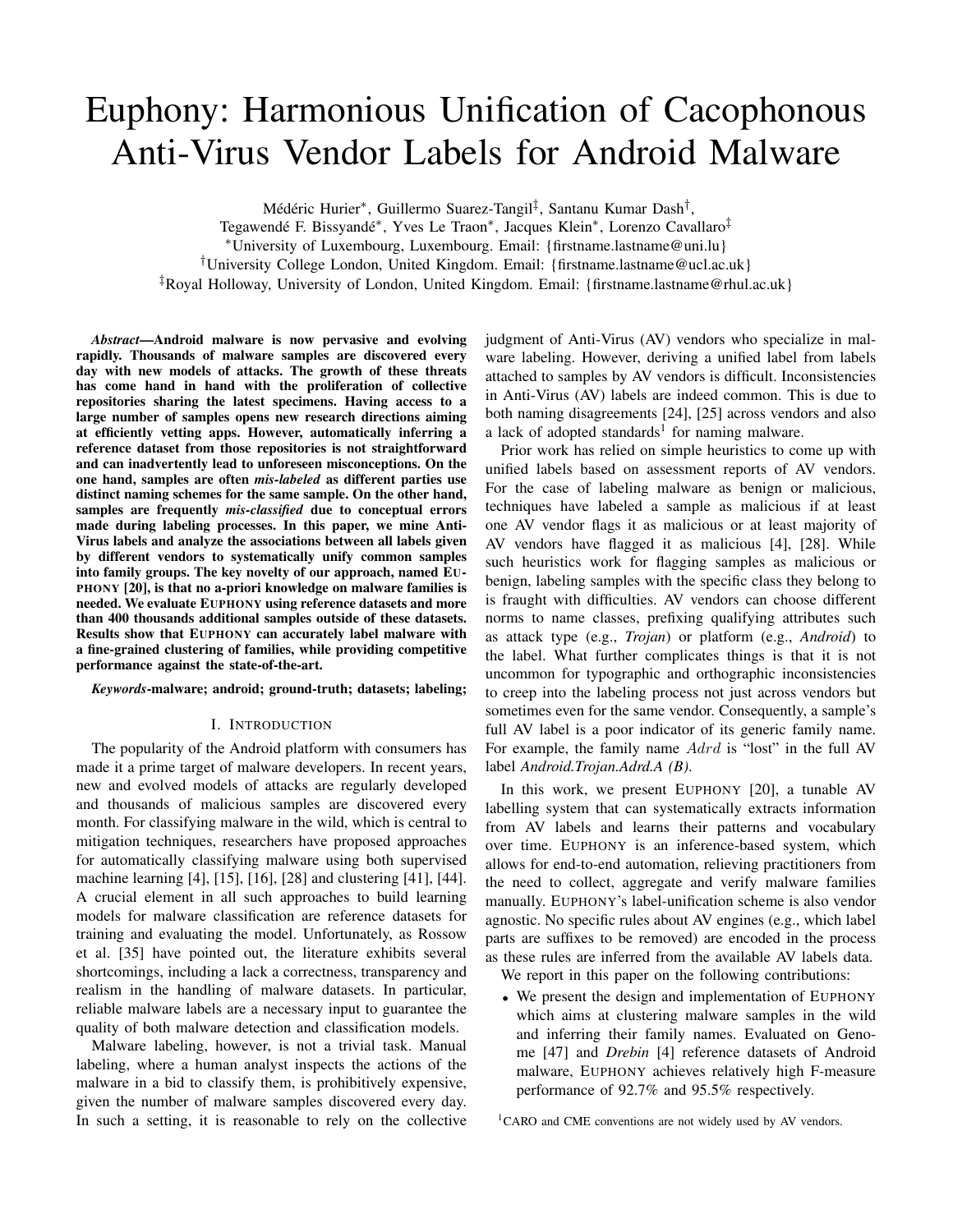- EUPHONY, in contrast with previous work, is able to automatically learn the structure and lexicon of AV labels to iteratively improve its performance on family inference over time.
- Finally, we provide to the community a new, and larger, reference dataset of Android malware with labels inferred by EUPHONY. We also interface EUPHONY with the public API of the *Androzoo* project [\[3\]](#page-11-11), [\[42\]](#page-11-12) to regularly provide the community with up-to-date reference datasets, allowing for reliable and reproducible experiments within the community.

#### II. RELATED WORK

*Android Malware and Machine Learning:* Research on Android malware has attracted a lot of attention from the security community due to the popularity of the platform and the continuous rise of threats in this ecosystem [\[18\]](#page-11-13), [\[19\]](#page-11-14), [\[21\]](#page-11-15), [\[23\]](#page-11-16), [\[33\]](#page-11-17), [\[34\]](#page-11-18), [\[46\]](#page-11-19), [\[48\]](#page-11-20). In an effort to automatically detect and classify malicious apps, several machine learning approaches have been recently proposed [\[1\]](#page-10-0), [\[4\]](#page-11-1), [\[8\]](#page-11-21), [\[11\]](#page-11-22), [\[14\]](#page-11-23), [\[22\]](#page-11-24), [\[30\]](#page-11-25), [\[36\]](#page-11-26), [\[45\]](#page-11-27). These solutions have shown promising results in closed environments, but they also require a large dataset of malware samples in order train the system efficiently.

While such sets are readily available in other domains, they are not as easy to obtain for security purposes. If we take the case of Android malware, the main reference dataset, *MalGenome* [\[47\]](#page-11-10) and *Drebin* [\[4\]](#page-11-1), are now more than four years old. Meanwhile, practitioners have collected new apps from online markets [\[3\]](#page-11-11) but cannot guarantee that an app is indeed malicious, or to which family it belongs, without proper vetting mechanisms. This is a chicken and egg problem which impers the use of machine learning techniques in the outside world [\[38\]](#page-11-28).

Our work addresses this challenge by providing a tool to associate meaningful families to malware samples and support these automated analysis techniques.

*The Reference Dataset Problem:* Reference datasets are essential to devise new detection patterns and systematically analyze unknown malware samples. However, despite their importance, they are rarely fully qualified by the research community. In an effort to shed light on this issue, Rossow et al. [\[35\]](#page-11-7) have studied the methodological rigour of 36 academic publications that rely on malware execution. They pointed out several shortcomings, including a lack a correctness, transparency and realism in the handling of malware datasets. Moreover, Sommer and Paxson [\[38\]](#page-11-28) have raised similar concerns in an attempt to explain the gap between closed world and real world experiments.

Several reasons can be put forward to explain the notorious difficulty of composing such reference datasets. First of all, researchers need to operate in a adversarial settings [\[38\]](#page-11-28) where malware authors rapidly adapt their artifacts to new defense mechanisms [\[12\]](#page-11-29), [\[25\]](#page-11-9). This forces the community to detect malware samples through generic techniques instead of careful dissections, with the risk of missing the specific behaviors of new malicious samples [\[10\]](#page-11-30). Second, the evaluation of systematic approaches is sensitive to some underlying assumptions which themselves are not grounded. For example, the choice of detection threshold and Anti-Virus engines can largely impact the characteristics of reference datasets [\[24\]](#page-11-8). Several flaws can also artificially improve the performance of detectors [\[2\]](#page-10-1) or mislead the authors about the quality of their output [\[27\]](#page-11-31).

The goal of our approach is to assist practitioners in the creation of reference datasets. From the result of AV engines, our tool can reconcile the output of these engines and create a vetted reference for other automated techniques.

*Prior works on the extraction of AV labels:* In the absence of ground truth datasets, practitioners rely on Anti-Virus engines to gather malware labels and cluster them into families [\[4\]](#page-11-1), [\[11\]](#page-11-22), [\[14\]](#page-11-23), [\[45\]](#page-11-27). While the collection of malware labels is greatly facilitated by online services such as *VirusTotal* [\[43\]](#page-11-32), grouping them into families is currently not a straightforward process. The main reason for this difficulty is the lack of widely adopted naming conventions by the industry [\[9\]](#page-11-33), [\[10\]](#page-11-30), [\[26\]](#page-11-34), [\[29\]](#page-11-35). In the absence of common standards, end users must deal with the profusion of naming schemes and the lack of consensus among AV labels in malware datasets [\[7\]](#page-11-36), [\[24\]](#page-11-8), [\[31\]](#page-11-37).

To address the issue caused by inconsistent labels, a new tool-supported solution named *AVClass* has recently been proposed by Sebastián et al. [\[37\]](#page-11-38). The authors present system able to process scan reports from AV vendors and produce a single label per sample. The authors reported significant performance achievements on a variety of reference datasets [\[4\]](#page-11-1), [\[47\]](#page-11-10) in comparison to prior works [\[7\]](#page-11-36), [\[31\]](#page-11-37). However, the authors mention that the system requires a ground-truth list of known malware families to distinguish family names from generic tokens. This limitation goes back to the chicken-andegg problem that we highlighted earlier. Furthermore, their approach also depends on vendor-specific rules to handle the removal of some vendor suffixes.

In this paper, we address the same challenge as *AVClass*. Nevertheless, we propose an approach tuned to perform well even when labelled samples are not available. We demonstrate that, despite the absence of knowledge on malware families and vendor-specific rules, our approach can compete against *AVClass*.

#### III. DEFINITIONS

We introduce formal definitions of the terms and concepts that we will refer to throughout the paper.

#### *A. Anti-Virus Labels*

#### *Definition 1 (AV Label):*

An AV label  $l$  is a sequence of words (i.e., alpha-numerical tokens)  $w_i$  divided by separators (i.e., blanks and punctuation signs)  $u_j$ . Formally,  $l = (w_1, u_1, \ldots, u_n, w_{n+1}).$ 

Android.Trojan.Adrd.A (B) is a concrete example of such a label, where '.'  $(dot)$ , '(', ')' (parentheses), and '  $(space)$  are the separators and Android, Trojan, Adrd, A, and B are the words.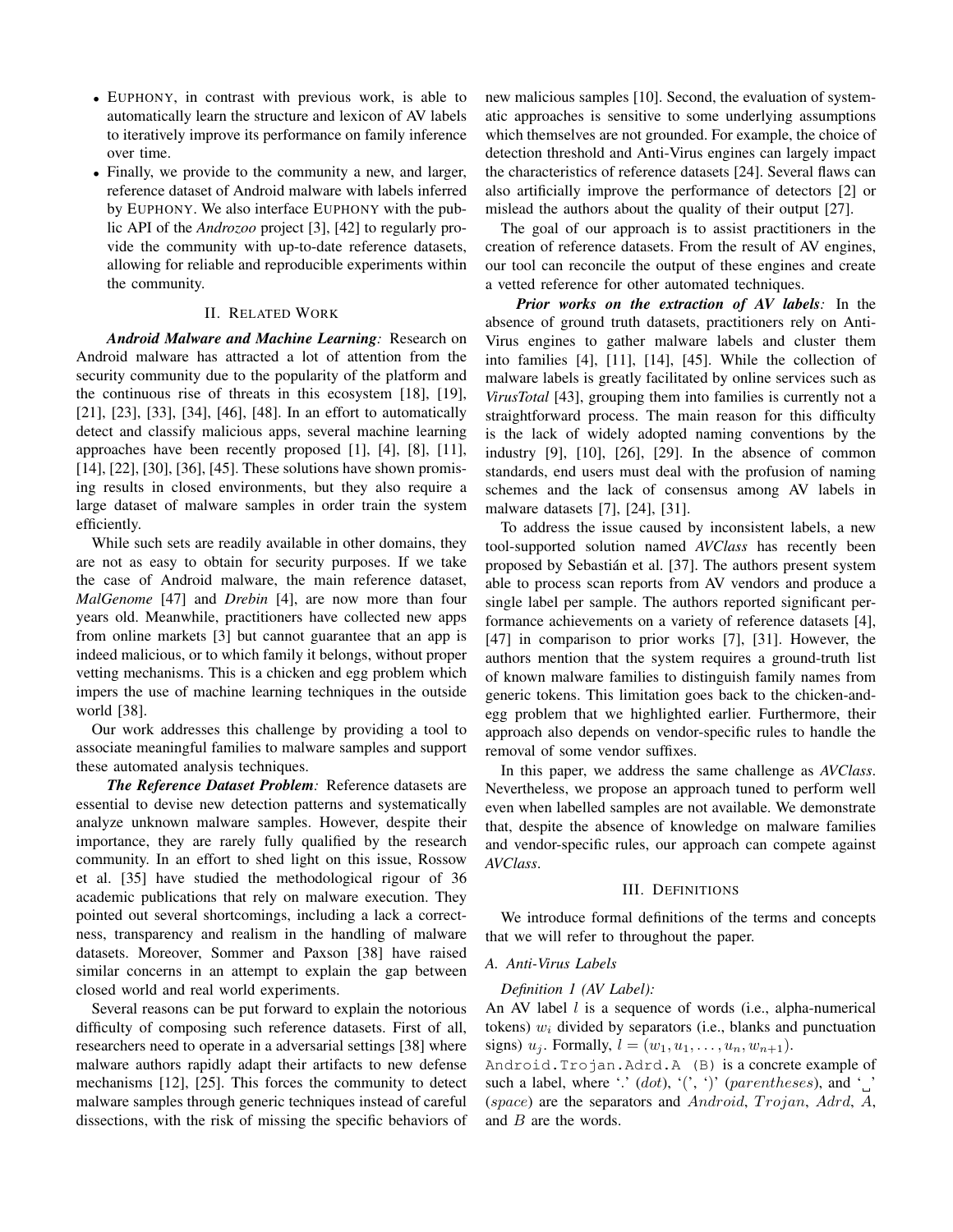#### *Definition 2 (AV Label Field):*

A label field  $f$  represents the "category" of a given word  $w_i$ . The word *Android* in Android.Trojan.Adrd.A (B) indicates the target platform of the malware, while  $T_{\text{rojan}}$ and *Adrd* indicates respectively its type and family. Overall, we define 4 fields that match details required in the CARO naming convention [\[13\]](#page-11-39): **type** (the kind of threat, i.e., trojan, worm, etc.), platform (the OS that the threat is designed to work on, i.e., Windows, Android, etc.), family (the group of threats it is associated with in terms of behavior), information (extra description of this threat, including its variant).

Grammars described in Tables [I](#page-3-0) and [II](#page-3-1) below provide the lexing rules used by EUPHONY to tokenize AV labels.

<span id="page-3-0"></span>

|                       | $\langle family \rangle$ ::= [:alpha:]{3,} |  | $\vert \vert \langle \text{type} \rangle \vert ::= \vert \text{[alpha:]} \{2, \} \vert$ |
|-----------------------|--------------------------------------------|--|-----------------------------------------------------------------------------------------|
| $\langle$ <i>info</i> | $ ::=$ [:alnum:]+                          |  | $> plate$ ::= [:alnum:]{2,}                                                             |
| $<$ sep $>$           | $ ::= ([:punct:]  [:blank:])+  $           |  |                                                                                         |

<span id="page-3-1"></span>Table II: Grammar 2: Parsing rules for EUPHONY  $\langle \text{word} \rangle$  ::=  $\langle \text{family} \rangle$  |  $\langle \text{type} \rangle$  |  $\langle \text{plate} \rangle$  |  $\langle \text{info} \rangle$ *<label>* ::= <word> | <sep> | <label>

#### *Definition 3 (AV Labeling Pattern):*

Given an AV *av*, its corresponding AV labeling Pattern, noted  $p_{av}$  represents the syntax of its labels, i.e., how the different fields are combined to form its labels.

We provide in Table [III](#page-3-2) some illustrative examples of AV labels, their fields and their associated labeling patterns.

|  |  |  |  |  | Table III: Examples of AV labeling Patterns |
|--|--|--|--|--|---------------------------------------------|
|--|--|--|--|--|---------------------------------------------|

<span id="page-3-2"></span>

| Label                | <b>AV Pattern</b>                           | Family | <b>Type</b>    | Plat.                    | Info   |
|----------------------|---------------------------------------------|--------|----------------|--------------------------|--------|
| Android.Trojan.Adrd  | <plat>.<type>.<name></name></type></plat>   | adrd   | troian         | android                  |        |
| Trojan:/Adrd.b       | <type>:/<name>.<info></info></name></type>  | adrd   | trojan         | $\overline{\phantom{a}}$ |        |
| Android:PjApps [Trj] | <plat>:<name> [<type>]</type></name></plat> | pjapps | tri            | android                  |        |
| Troj.PjApps (kcloud) | $<$ type $>$ . $<$ name $>$ $(<$ info $>$ ) | pjapps | troj           | $\overline{\phantom{a}}$ | kcloud |
| Android/Adrd.5e2f    | <plat>/<name>.<info></info></name></plat>   | adrd   | $\overline{a}$ | android                  | 5e2f   |

#### *B. Sample Set*

We define a labeling function  $label\_of$  which associates a label to a pair  $(av, app)$  of AV and application from a dataset: *Definition 4 (Labeling Function):*

Let  $APP$  be a set of applications, AV a set of AVs, and  $\mathcal L$ the set of associated labels.

The function  $label\_of : AV \times APP \rightarrow \mathcal{L}$  maps a pair of AV and application to a label.

From a given label, we further define a family function  $family\_of$  which extracts the family field value. More formally:

*Definition 5 (Family Function):*

Let  $AV$  be a set of AVs,  $APP$  a set of applications. Let be  $\mathcal L$  the set of labels such as  $\mathcal L = label_{of}(AV, APP)$ , and  $\mathcal F$ a set of associated family names.

The function  $family\_of : AV \times \mathcal{L} \rightarrow \mathcal{F}$  maps a pair of AV and label to a family name.

For a given  $AV$ , we put together apps with the same family name in a set that we call *Sample Set*. More formally:

*Definition 6 (Sample Set):*

Let  $APP = (app_1, app_2, ..., app_n)$  be a set of app samples, and  $\mathcal{F} = (f_1, f_2, ..., f_k)$  a set of associated families. For a given AV *av*, the sample set  $S_{av,f_j}$  defines the set of apps with the same family name  $f_i$ . More formally,

$$
\forall j \in (1, ..., k),
$$
  
\n
$$
S_{av, f_j} = \{app_x \in APP|family\_of(av, app_x) = f_j\}
$$

### <span id="page-3-6"></span>C. Metrics

1, Sample sets can be disjoint or overlapping, and may be imbalanced. For instance the sample sets represented in the left of Figure [1](#page-3-3) are imbalanced as the number of samples associated to the family name  $f_i$  by  $a v_a$  is much smaller than the number of samples associated to family name  $f_j$  by  $av_b$ . Understanding when a sample set is imbalanced is important when weighting the relevance of a label over another in a dataset.

<span id="page-3-3"></span>

#### *Definition 7 (Imbalance Metric):*

Given two sample sets  $S_{a v_a, f_i}$  and  $S_{a v_b, f_j}$ , we define the *Imbalance* metric as the complement between the minimum and maximum cardinality of the two sample sets, formalized in Equation [\(1\)](#page-3-4)

<span id="page-3-4"></span>
$$
Im(S_{av_a,f_i}, S_{av_b,f_j}) = 1 - \frac{min(|S_{av_a,f_i}|, |S_{av_b,f_j}|)}{max(|S_{av_a,f_i}|, |S_{av_b,f_j}|)} \quad (1)
$$

When both sets  $S_{av_a,f_i}$  and  $S_{av_b,f_j}$  have the same cardinality, there is no imbalance, and  $Im$  is equal to 0. In contrast, imbalance Im gets close to 1 as  $S_{av_a,f_i}$  contains fewer apps and  $S_{av_b, f_j}$  contains a lot more.

The right part of Figure [1](#page-3-3) depicts overlapping sample sets, i.e., a scenario where several apps have been associated at the same time with  $f_i$  and  $f_j$  by  $a v_a$  and  $a v_b$  respectively. This suggests that, despite syntactic differences between both family names  $f_i$  and  $f_j$ , the family names may characterize the same information (e.g., they point to the same malware). The notion of overlapping is important to assess whether family names should be "merged" together. Thus, we define the exclusion metric which quantifies the degree of overlapping, or lack thereof.

#### *Definition 8 (Exclusion Metric):*

Given two sample sets  $S_{av_a,f_i}$  and  $S_{av_b,f_j}$ , we define the *Exclusion Metric* as the complement of the ratio between 1) the intersection cardinality of two sample sets  $S_{av_a,f_i}$  and  $S_{av_b,f_j}$ 2) the cardinality of the smallest sample set. This metric is formalized by Equation [\(2\)](#page-3-5).

<span id="page-3-5"></span>
$$
Ex(S_{av_a,f_i}, S_{av_b,f_j}) = 1 - \frac{|(S_{av_a,f_i} \cap S_{av_b,f_j})|}{min(|S_{av_a,f_i}|, |S_{av_b,f_j}|)}
$$
(2)

When the sets  $S_{\alpha v_a, f_i}$  and  $S_{\alpha v_b, f_j}$  share no app, there is no overlapping as their intersection is empty, and *Ex* is at its maximum at 1. In contrast, as the overlapping gets higher, *Ex* gets close to 0.

Given that family names may contain small syntactic differences, we consider a distance function to relax the equality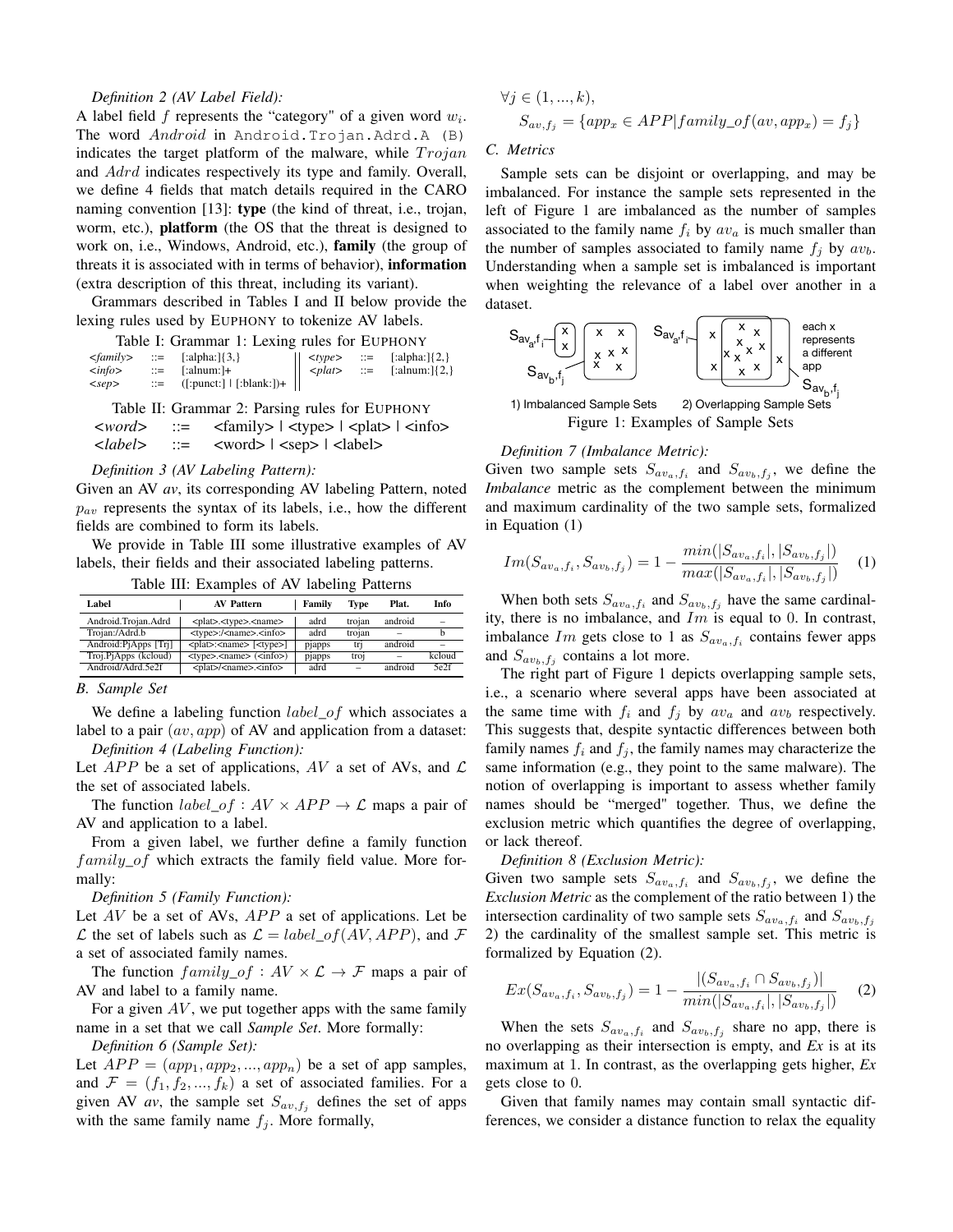constraint on strings. To that end, we define our String distance based on the Sørensen–Dice index [\[17\]](#page-11-40).

*Definition 9 (Distance Metric of Family Names):*

The distance metric of family names is computed as the string distance between two family names  $f_i$  and  $f_j$ :

$$
D(f_i, f_j) = 1 - dice(f_i, f_j)
$$
\n<sup>(3)</sup>

Finally, we measure how two family names  $f_i$  and  $f_j$ , given by the AVs  $av_a$  and  $av_b$  respectively, are far to designate the same malware family. More specifically, we compute the distance between two samples sets  $S_{av_a,f_i}$  and  $S_{av_b,f_j}$  by combining the imbalance, exclusion as well as the string distance metrics that we introduced. The following equation provides the formula that we use:

*Definition 10 (Sample Set Distance Metric):*

Given two sample sets  $S_{av_a,f_i}$  and  $S_{av_b,f_j}$ , we define the *Sample Set Distance Metric* as follows:

$$
W(S_{av_a,f_i}, S_{av_b,f_j}) = \alpha \times Ex(S_{av_a,f_i}, S_{av_b,f_j}) +
$$
  

$$
\beta \times Im(S_{av_a,f_i}, S_{av_b,f_j}) + \gamma \times D(f_i, f_j)
$$
 (4)

where  $\alpha$ ,  $\beta$  and  $\gamma$  are weight coefficients for adjusting the importance of the different metrics leveraged to compute the sample set distance. First and foremost, we consider that two family names are close to each other only if there is a strong overlap (i.e., low exclusion) between their associated sample sets. Thus, for example, it is not opportune to consider two family names as similar if they do not occur concurrently for the same samples. Consequently, the value of  $\alpha$  will reflect the importance of the *Ex* metric. Second, the imbalance of sample sets is considered to account for the degree of granularity within malware families. For example, an AV might assign two family names to a sample set (e.g.,  $ADRD$ ,  $Pjapps$ ) while another AV might use only one (e.g.,  $P$ *japps*) family name for all samples in the set. Finally, the impact of typos, which may increase distances between sample sets, requires the string distance to be the least weighted. We have empirically found that a difference of an order of magnitude captures the best relative importance among the coefficients. Thus, in EUPHONY, we set  $\alpha$ ,  $\beta$  and  $\gamma$  to 1,  $\frac{1}{10}$  and  $\frac{1}{100}$  respectively.

#### IV. EUPHONY

Given the lack of consensus among AVs on labeling malicious samples, it is difficult for researchers and practitioners to collect reference datasets of malware [\[24\]](#page-11-8). With EU-PHONY [\[20\]](#page-11-0), we propose to unify the family names assigned by different vendors. We present a summary of EUPHONY's workflow in Section [IV-A,](#page-4-0) and provide details of each step in the following subsections.

#### <span id="page-4-0"></span>*A. Overview*

Figure [2](#page-4-1) illustrates the high-level overview of the architecture of EUPHONY. As input, the tool takes a collection of AV scanning reports. Such reports can be readily obtained from online services such as *VirusTotal* [\[43\]](#page-11-32), which gathers shared intelligence from a number of AV engines. Then for each sample, EUPHONY performs the following tasks:

<span id="page-4-1"></span>

Figure 2: A high-level view of the architecture

- First stage: AV labels are pre-processed to derive the family name assigned by each vendor to a given sample. This task allows EUPHONY to deal with different unstructured naming patterns used by the AVs and it is motivated by the lack of convention.
- Second stage: This task aims at structuring the relationship between different family names and provides the most appropriate associations between them. EUPHONY analyses both the correlation and the overlap between all family names to understand (i) *mis-labeled* and (ii) *misclassified* samples. While mis-labeling a sample generally happens when AVs use a different naming scheme for the same family (e.g.:  $DroidKungFu$  vs.  $DrdKnqFu$ ), mis-classifying a sample is usually associated with a conceptual error made by an AV—with respect to the others (e.g., a vendor labels a sample as  $GingerMaster$ while the others decide that belongs to  $DroidKungFu$ ).
- Third stage This task aims at bringing consensus between the different vendors and outputs the most appropriate family name for a given sample. Although our framework can also output a set of family names for a sample (i.e.: synonyms), for the sake of simplicity, we only report the most prevalent one.

We next describe the details of each of the component in EUPHONY as well as the choices made during their design and implementation.

#### *B. Extraction of Label Fields from Reports*

An AV label is an informally structured string concatenating various pieces of information for describing the malware. In previous section, we have identified 4 recurrent fields in AV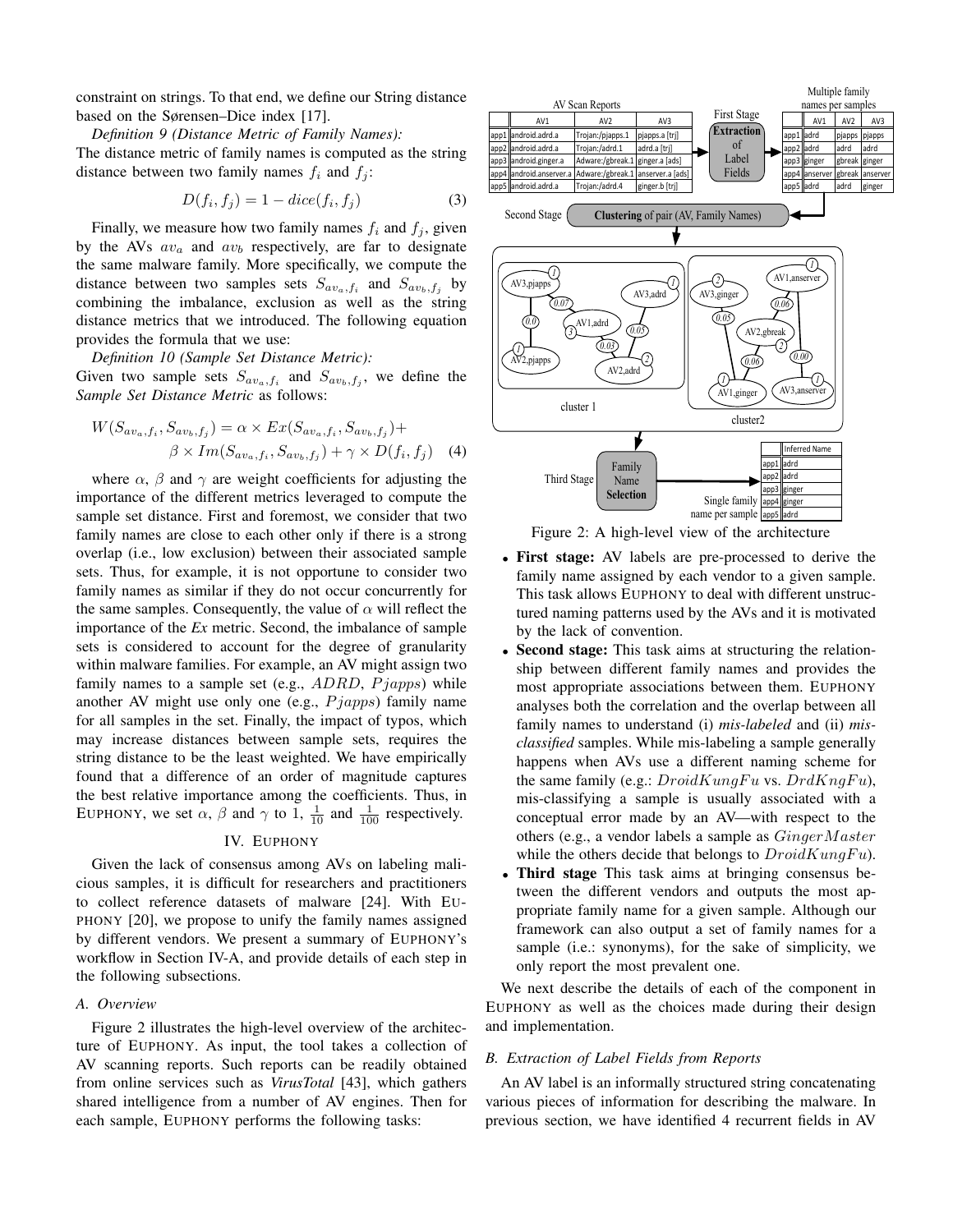<span id="page-5-0"></span>

Figure 3: First stage - extraction of label fields from malware reports

label which are identifiable in labels: family, type, platform and extra information. Each vendor generally adopts a specific naming convention to represent and combine these fields in a string. For example, while some vendors start with the platform first, followed by the type and the name; other vendors opt to put the type first or enclose it between square brackets at the end of the string. We further note that AVs change their convention over time, varying field ordering and the punctuation signs that separate fields. In this context, the normalization of their syntax cannot be achieved consistently via fixed rules such as regular expressions.

Another important constraint in parsing AV labels is the lack of a complete, universal and up-to-date lexicon. Indeed, new types, platforms and family names are constantly added by AV vendors to describe emergent threats, and refine the description of old threats. Malware family names in particular are highly dynamic as new malicious behaviors appear regularly.

With these limitations in mind, we propose a number of heuristics for mapping AV label tokens to a lexical field. The overall family name extraction process is described in Figure [3.](#page-5-0) Given a collection of AV labels, the system can infer the most obvious fields and then iteratively move to the most challenging cases as its knowledge grows. To bootstrap the process, EUPHONY builds on heuristics-based rules, as well as a bare amount of vocabulary on some platform names (e.g., *Android*) and types (e.g., *trojan*). The final output which is the family names given by each AV to the samples are obtained by inferring it from the sample's label for each individual vendor.

*1) Parsing algorithm and parameters:* The parsing algorithm is at the core of the labeling process and its steps are described in Algorithm [1.](#page-5-1) The process takes as input a set of labels, some defined heuristics and an initial knowledge database on malware lexicon. First, the algorithm tokenizes each AV label and initializes the mappings between the tokens and the different label fields. At this stage, a given token can be associated to all fields (name, type, platform or information). To decide the unique field to which it should

#### <span id="page-5-1"></span>Algorithm 1 Incremental Parsing by EUPHONY 1:  $Mapping \leftarrow [name, type, platform, information]$ <br>2: function PARSF(knowledge  $\mu$ , heuristics labels) 2: **function**  $PARSE(knowledge_{db}, heuristics, labels)$ <br>3:  $mannings \leftarrow \text{MAP}(Manning, labels)$ 3: mappings ← MAP(Mapping, labels)<br>4: pqueue ← PRIO-QUEUE(mappings)  $pqueue \leftarrow \texttt{PRIO-QUEUE}(mappings)$ 5: while NOT-EMPTY?(pqueue) do<br>6:  $m \leftarrow \text{PEEK}(pqueue)$ 6:  $m \leftarrow \text{PEEK}(pqueue)$ <br>7: **for** *H* in heuristics 7: **for** *H* in heuristics **do**<br>8: **findings**  $\leftarrow$  **H**(kno 8:  $\text{findings} \leftarrow \text{H}(knowledge_{db}, m)$ <br>9:  $\text{MREGE}(m\_finding)$ 9: MERGE $(m, findings)$ <br>10: **end for** end for 11: **if** COMPLETE?(*m*) then<br>12: **ENRICH**(*knowledg*) 12: ENRICH $(knowledge_{db}, m)$ <br>13: else 13: else 14:  $PUSH(pqueue, m)$ <br>15: **end if** 15: end if<br>16: end while 16: end while<br> $\frac{17}{2}$  return  $\frac{17}{2}$ return mappings 18: end function

be assigned, the algorithm proceeds by iteratively eliminating improper assignment, starting with the easiest cases: the order of processing is conveyed by a priority queue (line 4), where mappings with the least amount of unknown fields are pushed at the head of the queue, while mappings with the most amount of unknown fields are pushed back at the end of the queue. At each step, the algorithm takes the first mapping of the queue (line 6) and applies the heuristics-based rules to collect more information about the mapping (line 8). Then, it merges this information to create a new mapping. In case of conflicts, the merge operation will always keep the oldest knowledge at its disposal.

If the mapping is complete at the end of this operation (line 11), i.e. if each token is associated to a single field, this mapping is removed from the queue and its information pieces are extracted to enrich the knowledge database (line 12). Otherwise, the mapping is pushed back in the queue to be processed at a later iteration (line 14). Once the queue is empty, the mapping list is returned with the complete list of associations (line 17). To force early termination, EUPHONY provides a parameter for setting a maximum number of iterations performed by the algorithm.

*2) Heuristics rules and initial database:* We now provide details on the parameters of the algorithm. In our current implementation, we rely on 10 heuristic rules to find associations between words and fields. These rules are listed in Table [IV.](#page-5-2)

<span id="page-5-2"></span>

|                         | <b>Property</b>                                                          | Action                                             |
|-------------------------|--------------------------------------------------------------------------|----------------------------------------------------|
|                         | Word is associated to a known field in the database                      | associate the same field                           |
| 2                       | Word is suffixed by -ware                                                | word is a type                                     |
| $\overline{\mathbf{3}}$ | Word is between parenthesis                                              | word is an info                                    |
| $\overline{4}$          | Word is between square brackets                                          | word is a type or info                             |
| $\overline{5}$          | Only one family, type and platform per label                             | enforce when field is found                        |
| 6                       | Word is a synonym of a type or platform in the                           | associate the same field                           |
|                         | database (e.g. troj, trojan)                                             |                                                    |
|                         | Word is the last token not associated to a field                         | word is a family                                   |
| $\overline{8}$          | Words are part of common word sentence                                   | words are info                                     |
| 9                       | Label is compatible with a pattern of the same AV                        | associate fields based on pattern                  |
| 10                      | Given two remaining tokens, one is a common word<br>and the other is not | information.<br>common word:<br>other word: family |
|                         | $T = 11$ $T = T$<br>$\cdot$ . $\cdot$<br>$\epsilon$                      | $1 \cdot C$ $11$                                   |

Table IV: Heuristics for mapping words to fields.

Let's consider two of the rules to illustrate the associated action. Rule 1 is the most straightforward heuristic. During its execution, EUPHONY accesses the database to check if the word is already associated to a particular field. In particular, the word *Android* is commonly known to match with the field platform. Thus, Rule 1 can leverage existing knowledge to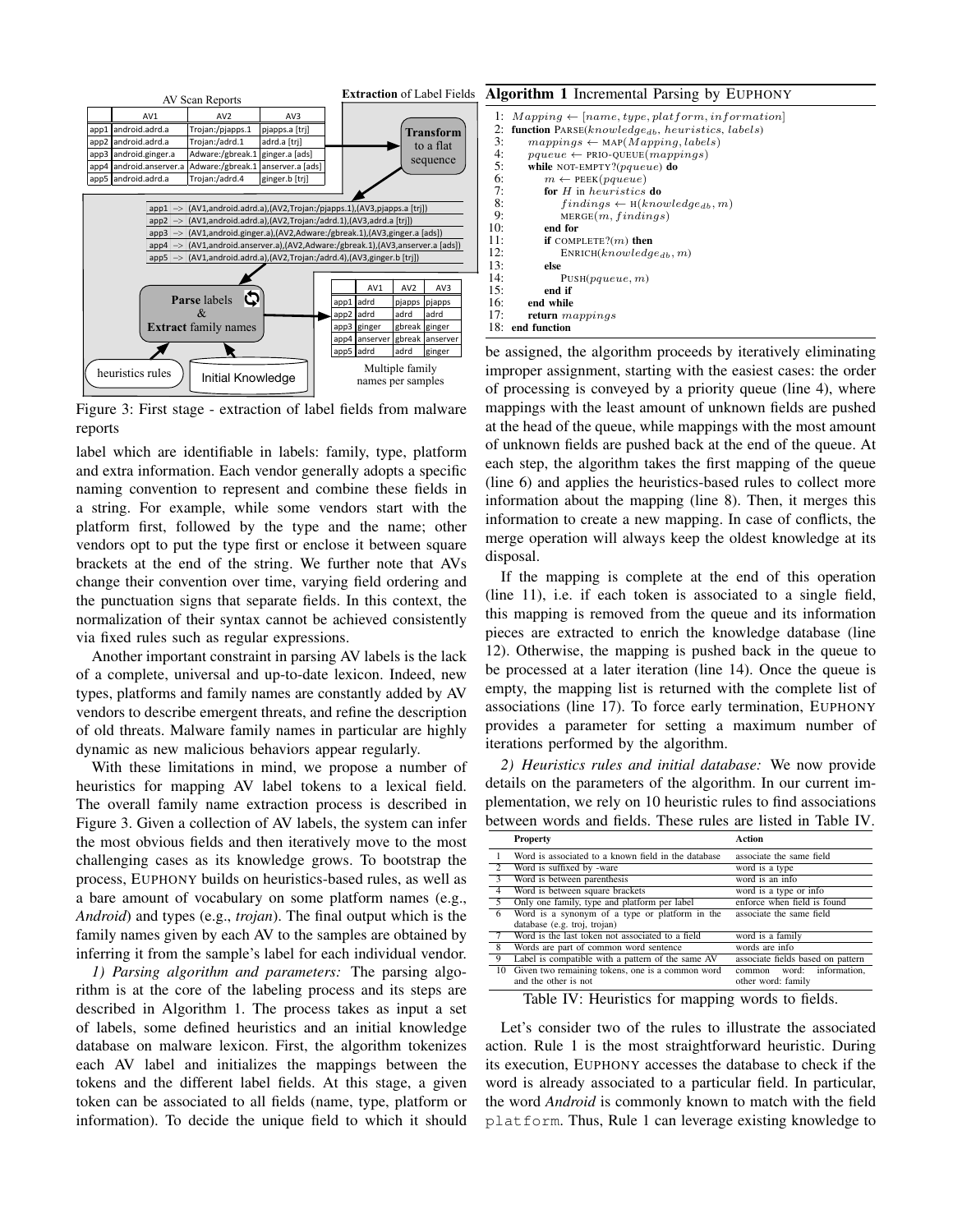identify obvious fields. Rule 9, on the other hand, is tuned to create more knowledge by inferring the field of an unknown token. For example, given the AV label 'ransom.android.pjapps' and its incomplete mapping [ransom: ?, android: platform, pjapps: family], the algorithm can know at this stage that *ransom* is likely a type, and yield the following AV labeling pattern: '<type>.<platform>.<name>'. This inference is validated by correlating with mappings for all samples of the same AV. Once the mapping is complete, the inferred information will be added to the database and support the identification of more tokens.

To bootstrap the inference process, our algorithm requires an initial lexicon about malware labels. Generally, a small but widely accepted lexicon can be found online in specialised knowledge bases. We stress that, in EUPHONY, such a lexicon does not have to be exhaustive for our algorithm to work properly. For example, in our experimental setting, we have leveraged a limited lexicon including only most well know types, platforms and information enumerated by the Microsoft Malware Protection Center<sup>[2](#page-6-0)</sup>. Table [V](#page-6-1) provides statistics and examples of tokens contained in this list. In particular, we observed that important words such as "Android", "Malware" or family names are not present. We demonstrate the automated nature of the inference system by relying only on this available lexicon without any modifications of its entries.

<span id="page-6-1"></span>

| Field                             | # of Entries | Example                                 |  |  |  |  |
|-----------------------------------|--------------|-----------------------------------------|--|--|--|--|
| <b>TYPE</b>                       | 34           | adware, backdoor, spyware, trojan, worm |  |  |  |  |
| PLATFORM                          | 74           | linux, androidos, iphoneos, java, win32 |  |  |  |  |
| <b>INFORMATION</b>                | 18           | dll, rootkit, plugin, pak, gen          |  |  |  |  |
| Table V: Initial database entries |              |                                         |  |  |  |  |

#### *C. Grouping of Similar Labels*

After parsing malware labels to identify family names given by different AVs to each sample, EUPHONY builds a graph representing the association links between family names based on their assignment on same samples. Then, based on a threshold parameter that determines the granularity of grouping, clusters of family names are separated. Figure [4](#page-6-2) provides an overview of the process. In the rest of the paper, we will often use the terms "name" instead of the full expression "family name".

*1) Associating family names:* At the end of the previous stage, EUPHONY has a new dataset where each sample is associated with multiple malware family names reported by AVs. These potentially syntactically different names may include mis-labeling noises and mis-classification errors, which make the process of selecting unique names more difficult.

We study the associations between AV family names to group together commonly related names. We found that the most natural method to analyze potential associations was to construct a weighted graph  $G = (N, E)$ , where a node  $n \in N$ represents a name that an AV assigned:  $n = (av_a, name)$ , and an edge  $e = [(av_a, name_x), (av_b, name_y)] \in E$  indicates that both AVs  $av_a$  and  $av_b$  have labeled a same sample with  $name_x$ and  $name_{y}$  respectively. From the information attached to a

<span id="page-6-0"></span><sup>2</sup>Malware Naming Conventions:<http://bit.ly/2f3vKlu>

<span id="page-6-2"></span>

Family Name **Selection**

Figure 4: Second stage - Clustering & Third stage - Family Name Inference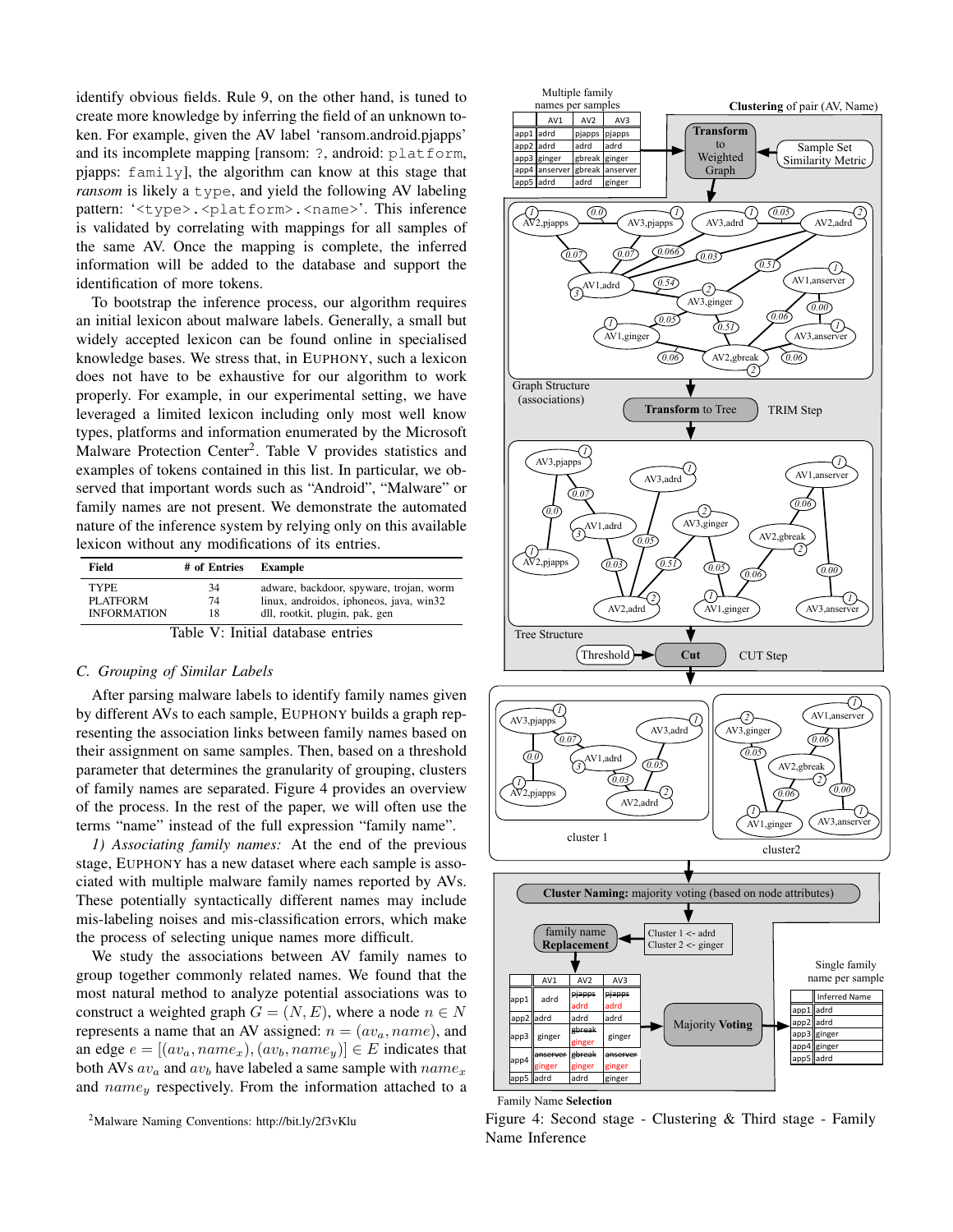node, EUPHONY can identify the corresponding Sample Set  $S_{\alpha v_a, name}$  and computes, for each node, the size of its sample set (i.e., the number of times the family name is given by that AV in the dataset). It also computes, for each edge, the overlapping between the related sample sets (i.e., the number of times AVs agree on the name given at that node). Both pieces of information are then used to compute the *Imbalance* and *Exclusion* metric, and eventually the *Sample Set Distance* metric, also taking into account the string distance between family names, as defined earlier in Section [III-C.](#page-3-6) Imbalance and Exclusion metric values are used as edge attributes in the graph, while the Sample Set Distance metric value is used as the edge weight (in Figure [4](#page-6-2) only the edge weight is represented). Note that the weight of an edge represents the degree to which the sample sets associated to the connected nodes are dissimilar: the lower the weight, the more likely both sample sets belong to the same cluster.

*2) Grouping family names:* Given the large number of associations that we have observed among family names in our datasets, we expect the weighted graph to be highly connected and thus include very few identifiable sub-graphs. For instance, a generic name can create additional edges with more specific names and thus tie together components that were otherwise weakly related. Processing mistakes during label fields extraction can also introduce fake associations among family names. It is therefore important to remove such undesired associations from the graph and only keep subgraphs with strongly related nodes. To that end, we build a technique that comprises two successive steps, referred to as TRIM and CUT:

- In the TRIM step, we use Prim's algorithm [\[32\]](#page-11-41) to transform the graph into a Minimum Spanning Tree (i.e., the sum of its edge weights is minimum). The goal of this operation is to reduce the complexity of the original structure and keep the most similar edges as long as they do not introduce cycles in the graph. The complexity of this algorithm is  $O(|E| \log |N|)$  in our current implementation.
- The CUT step takes the tree structure and applies a filter function to remove edges whose weight exceed a given threshold value. As a result, the input tree is divided into connected components that can be interpreted as clusters of strongly related family names. The complexity of this algorithm is  $O(|E|)$  in our implementation.

#### *D. Inference of Family Name per Sample*

In the last stage, we study the relation between the different family names to assess the prevalence of predominant naming schemes used by the different AVs. In particular, we created a list of associations that put in relation all family names within the cluster where they are grouped together. More specifically, we first associate a single name to each cluster. This name is inferred as the most frequent name present in the cluster by taking into account the attribute of each node. In the step illustrated at the bottom of Figure [4,](#page-6-2) cluster 1 is associated to adrd and cluster 2 to ginger. Then, each family name present

Table VI: Datasets used in our evaluation

<span id="page-7-0"></span>

| Reference   Wild        | Samples | Families | Anti-Virus | <b>Collection Period</b> |
|-------------------------|---------|----------|------------|--------------------------|
| MalGenome [47]          | 1 2 6 2 | 44       | 58         | $08/2008 - 10-2010$      |
| $D$ rebin [4]           | 5 2 6 0 | 178      | 57         | $08/2010 - 10/2012$      |
| Androzoo <sup>[3]</sup> | 402600  | unknown  | 63         | $01/2015 - 08/2016$      |

in a cluster is replaced by the cluster name. For instance, in Figure [4,](#page-6-2)  $pjapps$  given by  $AV2$  is replaced by  $addrd$ . More generally, in this example, all occurrences of  $pjapps$  are replaced by adrd and all occurrences of anserver or gbreak by ginger.

Once the replacements are done, to infer a single family name per sample, we implement a majority voting where we compute the frequency of each family name and select the most frequent one per sample. In case of a tie, we use the highest frequency of the names within the dataset to choose between the candidates and break the conflict.

#### V. EVALUATION

This section reports EUPHONY's results on Android malware. We first evaluate the performance of EUPHONY against two reference datasets widely used in the literature. Next, we investigate the potential of our system when confronted with large scale scenarios of malware found in the wild. For the sake of completeness, we describe the dataset and metrics used and we compare our results against the state-of-the-art.

#### <span id="page-7-3"></span>*A. Datasets and Metrics*

The evaluation of EUPHONY is based on two different sets of samples: (i) *reference datasets*, and (ii) an *in the wild dataset*. We next describe the source of each of the datasets used (see Table [VI](#page-7-0) for a summary) and the metrics used to evaluate our approach.

Reference datasets: These datasets have been distributed by the research community together with a reference ground truth of malware families, and have been widely used in the literature recently [\[4\]](#page-11-1), [\[16\]](#page-11-3), [\[28\]](#page-11-4). For our study, we consider *MalGenome* [\[47\]](#page-11-10), a dataset manually vetted and collected between 2008 and 2010, and which includes 1 262 samples regrouped into 44 families. Similarly to previous work [\[37\]](#page-11-38), we update this dataset by grouping into a single family all variants of  $DroidKungFu (DroidKungFu1, DroidKungFu2,$  $DroidKung FusApp$ , etc). Additionally, we also consider *Drebin* [\[4\]](#page-11-1), a dataset collected between 2010 and 2012, and which includes all samples from *MalGenome* as well as an additional set of 3 998 more samples. *Drebin* includes 178 families.

In-the-wild dataset: We collected recent samples from *Androzoo* [\[3\]](#page-11-11), a repository that shares samples from a variety of sources as well as their AV labels provided by *VirusTotal*. For our study, we leveraged the public download API and retrieved 402 600 samples created between January 2015 and August  $2016<sup>3</sup>$  $2016<sup>3</sup>$  $2016<sup>3</sup>$ . We ensured that all samples were classified as malware by at least one  $AV<sup>4</sup>$  $AV<sup>4</sup>$  $AV<sup>4</sup>$ .

<span id="page-7-2"></span><span id="page-7-1"></span><sup>3</sup>*Androzoo* bases its timeline on the DEX compilation date. <sup>4</sup>Overall, the samples were labeled by 63 AVs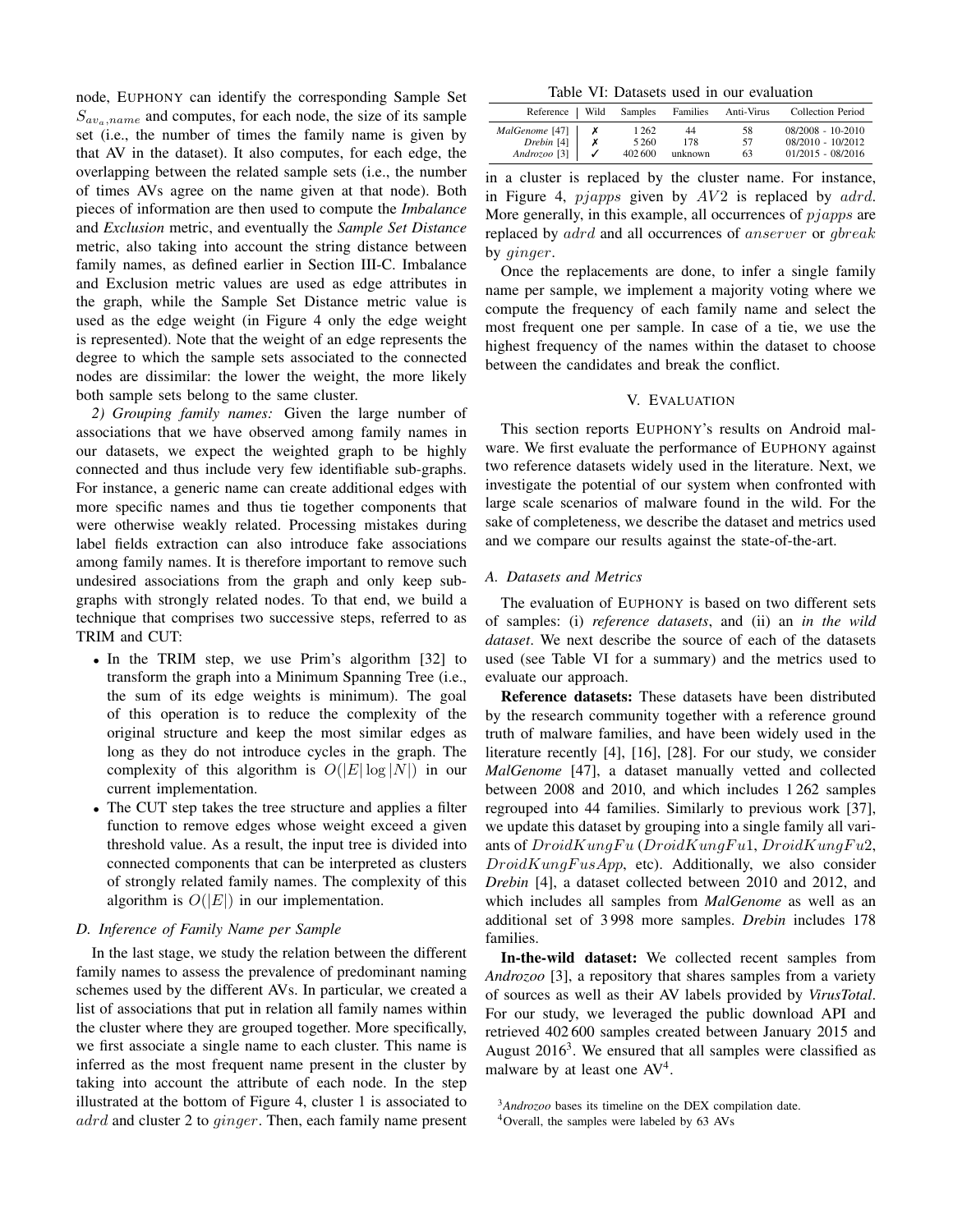Evaluation metrics: Let S be a sample dataset,  $G =$  $\{G_1, \ldots, G_s\}$  be the set of s "ground-truth" clusters from S, and  $C = \{C_1, \ldots, C_n\}$  be the set of n clusters output by a given tool over  $S$ . Similarly to previous work [\[37\]](#page-11-38), we define the following metrics:

- Precision:  $Prec = \frac{1}{n} \times \sum_{j=1}^{n} max_{k=1,...,s} (|C_j \cap G_k|)$
- Recall:  $Rec = \frac{1}{s} \cdot \sum_{k=1}^{s} max_{j=1,...,n} (|C_j \cap G_k|)$ <br>• F1-score:  $F1 2 \times \frac{Prec \times Rec}{2}$

• **F1-score:** 
$$
F1 = 2 \times \frac{Prec \times Rec}{Prec + Rec}
$$

While precision measures the effectiveness of a tool to map outputted clusters into ground-truth clusters, recall quantifies the effectiveness of the tool to map ground-truth clusters into outputted clusters. Finally, the F-Measure represents the harmonic mean between precision and recall.

For the purpose of this paper, we first investigate the precision and recall reported when clustering malware samples in the reference datasets. This allows us to quantitatively compare our approach with previous work [\[37\]](#page-11-38). We then use the samples collected in the wild to evaluate a number of statistical metrics such as the number of families, the number of singletons and the most relevant labels.

#### *B. Performance Evaluation*

<span id="page-8-0"></span>



EUPHONY uses a threshold to control the clustering sensitivity by breaking edges whose weight exceeds the given value. On Figure [5,](#page-8-0) we observed that a threshold of 0.07 represented a good trade-off between nose-reduction and accuracy.

We now evaluate the performance reported over the reference datasets (see Section [V-A\)](#page-7-3). The leftmost part of Table [VII](#page-9-0) shows the precision, recall and F1 measure for EUPHONY. Results show that clustering *MalGenome* is, overall, more challenging than clustering *Drebin*, with a F1 measure of 92.7% and 95.5% respectively. This can be explained by looking at the precision, which shows that not all predicted clusters can be mapped to their respective reference clusters. Interestingly, the score obtained for the recall indicates that almost all referenced clusters (i.e., 99.7% of the malware families) in *MalGenome* have been correctly predicted. Instead, only 96.1% of the referenced clusters in *Drebin* have been correctly predicted.

When analyzing *MalGenome* results, we observe that some AVs prefer to combine together some reference clusters to form one single super-family. For instance, families ADRD (22 samples) and  $Pjapps$  (58 samples), are perceived as one large family called  $Pjapps*$  (with 80 samples). Similarly, BaseBridge (122 samples) and AnserverBot (187 samples) are perceived as  $Basebridge^*$  (with 309 samples). This is actually understandable as authors in [\[47\]](#page-11-10) believe that AnserverBot actually evolved from BaseBridge, inheriting common features. Other recent works have also confirmed this and pointed out that some other families are also strongly related to each other [\[41\]](#page-11-5). Based on this, one can conclude that the perception of the AVs is, in some general cases, more coarse grained. Thus, they can treat two similar clusters as one single family. We refer the reader to Section [VI](#page-10-2) for further discussions.

As for the results obtained with *Drebin*, we found some cases where the AVs agree on using a more fine-grained definition of some families than the one given in the reference ground-truth. For example, most of the samples from the reference family  $Opfake$  (952 samples) are subdivided into two sub-families, i.e.:  $Opfake$  (546 samples) and SMSSend (25 samples). Similarly, most of the samples in ExploitLinuxLotoor (70 samples) are sub-divided into three sub-families: Lotoor<sup>∗</sup> (58 samples), GingerBreak (9 samples) and AsRoot (8 samples).

*Comparison against the state-of-the-art:* To provide further insights on the performance achieved by EUPHONY, we compare our results with *AVClass* [\[37\]](#page-11-38). Since the authors have analyzed their approach on *MalGenome* and *Drebin* datasets, we use the results in their paper as our evaluation baseline (Table [VII,](#page-9-0) *AVClass* Config 1). We also replicate their experiments by taking into account the difference between the inputs requirements of both tools. On one hand, EUPHONY uses a small list of some well-known words (not including family names) about malware labels. On the other hand, *AVClass* requires a list of malware families to construct a set of *generics tokens* and *aliases*. These sets are built in a two-step process. First, *AVClass* uses the list of malware families to distinguish these family tokens from other so-called *generics tokens* (e.g. types, platforms, information, ...). Second, *AVClass* strips generics tokens from malware labels to discover *aliases* among malware family names. Finally, the sets of *generics tokens* and *aliases* are leveraged to produce the final output of the tool: a single family name per malware sample using a plurality voting. Several factors may thus impact the performance of AVClass, including i) the exhaustiveness of the inputted list of malware families, and ii) the error rate in the generation of the sets of generics and aliases. Consequently, we consider three different scenarios for our evaluation:

- An updated version of *AVClass*—we use the last version of the tool released on GitHub [\[6\]](#page-11-42), taking into account recent code fixes, as well as updates to complete the list of generic terms and aliases [\[5\]](#page-11-43). The results are reported in Table [VII,](#page-9-0) *AVClass* Config 2.
- An automatic inference of *aliases* only—we use the authors script with the default settings to generate a list of aliases based on our two reference datasets (Table [VII](#page-9-0) Config 3).
- An automatic inference of both *generics* and *aliases* we use the authors scripts with the default settings on the union of our two reference datasets to build the knowledge necessary to *AVClass*'s functioning (Table [VII](#page-9-0) Config 4).

All results are reported in Table [VII.](#page-9-0) For all four configurations, EUPHONY performs better than *AVClass* in terms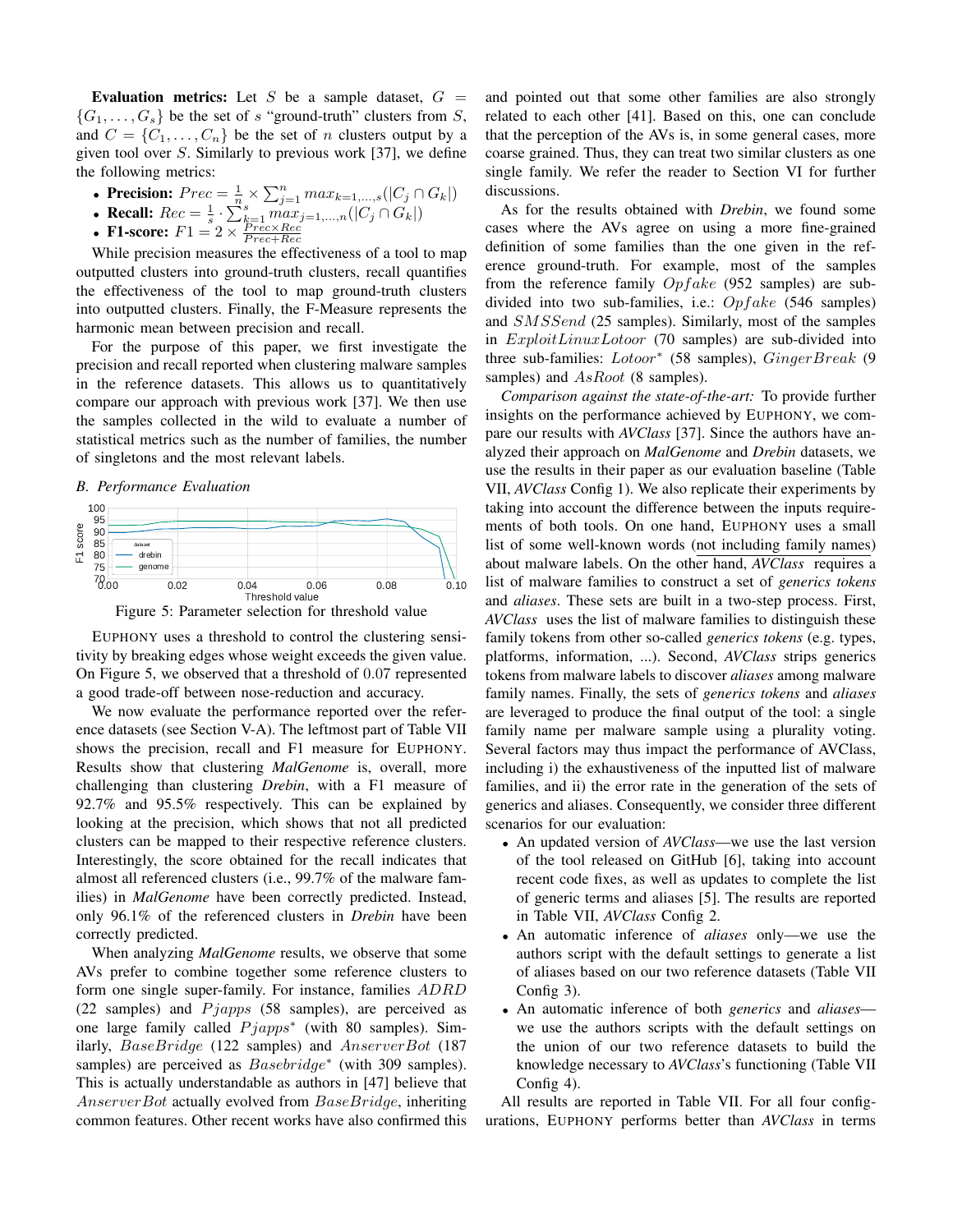<span id="page-9-0"></span>

|         |                                                      | <b>EUPHONY</b> |      |     |                                                |      |                                                      |      |                                             |      | <b>AVClass</b> |                                                   |      |      |      |      |
|---------|------------------------------------------------------|----------------|------|-----|------------------------------------------------|------|------------------------------------------------------|------|---------------------------------------------|------|----------------|---------------------------------------------------|------|------|------|------|
|         | $\overline{\phantom{a}}$<br>$\overline{\phantom{a}}$ |                |      |     | <i>AVClass</i> Config 1<br>as reported in [37] |      | <i>AVClass</i> Config 2<br>with default files in Git |      | <i>AVClass</i> Config 3<br>new aliases only |      |                | <i>AVClass</i> Config 4<br>new generics & aliases |      |      |      |      |
| Dataset | Prec                                                 | Rec            | F1   | #   | Prec                                           | Rec  | F1                                                   | Prec | Rec                                         | F1   | Prec           | Rec                                               | F1   | Prec | Rec  | F1   |
| MalGen. | 86.7                                                 | 99.7           | 92.7 | 33  | 87.2                                           | 98.8 | 92.6                                                 | 86.5 | 98.0                                        | 91.9 | 86.2           | 99.0                                              | 92.1 | 53.9 | 65.2 | 59.0 |
| Drebin  | 95.0                                                 | 96.1           | 95.5 | 142 | 95.2                                           | 92.5 | 93.9                                                 | 95.4 | 93.0                                        | 94.2 | 95.6           | 90.6                                              | 93.0 | 29.6 | 69.8 | 41.6 |

Table VII: Performance of EUPHONY and comparison against the State-of-the-art (in %)

of F1 score (harmonic mean between precision and recall). Nonetheless, we observed that their precision is comparable to ours in those configurations where prior knowledge (aliases and generic terms) is provided. When we inferred both (i) aliases, and (ii) aliases and generic terms using the samples given in the reference datasets (i.e.: *MalGenome* and *Drebin*) [5](#page-9-1) , we observed that the performance drops drastically. Typical families included in Config. 4 are: android (537 samples), trojan (377 samples) and basebridge (68 samples). This shows that the performance of *AVClass* is driven by the input of an initial knowledge—which should be collected by the final user. In contrast, EUPHONY does not require any guiding process and/or pre-defined knowledge of the families. The only prior knowledge required by our framework is a basic understanding of some common types of malware (i.e., trojan, virus, etc.), execution platforms (i.e., android, linux, Win32, etc) and information (e.g. dll, pak, gen).

#### *C. Evaluation on Samples in the Wild*

This section reports our experiments in the wild. We analyze the number of samples that EUPHONY can group together with respect to *AVClass*. Note that in this section we report results using the same experimental setting used above (see Appendix ??). As for *AVClass*, we choose the most favorable configuration<sup>[6](#page-9-2)</sup>. Table [VIII](#page-9-3) summarizes the results obtained on the *Androzoo* dataset.

<span id="page-9-3"></span>Table VIII: Results for *Androzoo* (402 600 samples)

|                                       | Labeled Clusters | Singletons | Runtime      |
|---------------------------------------|------------------|------------|--------------|
| EUPHONY   319100<br>AVClass<br>178471 | 735<br>453       | 165<br>135 | 216s<br>114s |

Results show that EUPHONY managed to cluster 79% of the samples (319 100 out of 402 600). In contrast, *AVClass* clustered  $44\%$  (178471 out of 402600). This means that a practitioner using *AVClass* would not obtain labels for more than half of the recent dataset. This can be partly explained by the strategy used by *AVClass* to handle generic terms in labels, as well as aliases in family names. On the contrary our approach does not present distinctions between generic and specific malware families, and may thus find more associations. This can further provide a better understanding of the appropriate set of samples in every cluster. In this regard, EUPHONY has split the dataset into 735 clusters and produces 165 clusters with one single sample (namely, singletons). <span id="page-9-4"></span>Table IX: TOP 10 clusters EUPHONY & AVClass

| <b>EUPHONY</b> |         | <b>AVClass</b> |         |  |  |
|----------------|---------|----------------|---------|--|--|
| Family         | Samples | Family         | Samples |  |  |
| dowgin         | 37739   | kuguo          | 38532   |  |  |
| kuguo          | 25 005  | dowgin         | 22643   |  |  |
| addisplay      | 20862   | secapk         | 20492   |  |  |
| jiagu          | 20705   | airpush        | 13 209  |  |  |
| anydown        | 19621   | jiagu          | 8987    |  |  |
| secapk         | 18224   | smsreg         | 8427    |  |  |
| generic        | 17836   | feiwo          | 7399    |  |  |
| agent          | 17596   | revmob         | 6376    |  |  |
| inmobi         | 16203   | leadbolt       | 5348    |  |  |
| airpush        | 13267   | anydown        | 5 1 4 7 |  |  |

Instead, *AVClass* proposed 453 clusters and 135 singletons. Note that the runtime overhead of EUPHONY is negligible compared to *AVClass*, even in this setting where the creation of *generics tokens* and *aliases* for *AVClass* was skipped.

Table [IX](#page-9-4) shows the Top 10 clusters (in terms of size) for both EUPHONY and *AVClass*. Both approaches report clusters of the same order of magnitude, and with similar family names. This indicates that EUPHONY reach to similar conclusions than *AVClass* for the most popular families, but without prior knowledge on generic families. We can also observe that our approach can deal with generic AV labels. For instance, a common field used by AVs is "trojan.androidos.generic.a", with 94 255 occurrences (4%). We can further observe 576 261 occurrences (23%) of the string "gen" in the list of labels. This contrast with the most occurring family,  $Downin$ , with 311 593 times (14%). This explains the lack of coverage reported by *AVClass*. We position here that being aware of theses types of clusters are important to filter out samples that might interfere with the proper classification of other clusters. In practice, adware and other type of grayware [\[40\]](#page-11-44) could be identified. Nevertheless, to account for corner cases where a generic term is selected as a family name, practitioners can inject into EUPHONY their knowledge on how a specific tokens must be associated to label field. Since a significant portion of samples remained unlabeled by *AVClass* and EUPHONY, we only consider the subset of samples that are labeled by both tools to investigate the similarities and differences among reported clusters. We provide in Table [X](#page-10-3) the statistics on the new Top-10 clusters (dropping samples that are unlabeled by either tool) and information on the extent to which they overlap. Most top families strongly overlap. For example, Dogwin, the most prevalent family in EUPHONY, overlaps with the also-labeled Dogwin family in *AVClass* with a ratio of 95%. For 7 of the top-10 clusters given by EUPHONY, we find that the corresponding cluster by *AVClass* overlaps at over 85%. If we take the particular case of samples labeled as Kuguo by *AVClass*, EUPHONY splits them into mainly three families (kuguo, addisplay, hiddeninstall) with an overlap of 99%, 54% and 93% respectively.

<span id="page-9-1"></span><sup>5</sup>Note that *AVClass* published results [\[37\]](#page-11-38) were obtained using knowledge on aliases and generics that was built from larger datasets

<span id="page-9-2"></span><sup>6</sup>This is, using the default lists of aliases and generics collected by the authors. These lists may have been manually improved to guarantee the labeling system out of the lab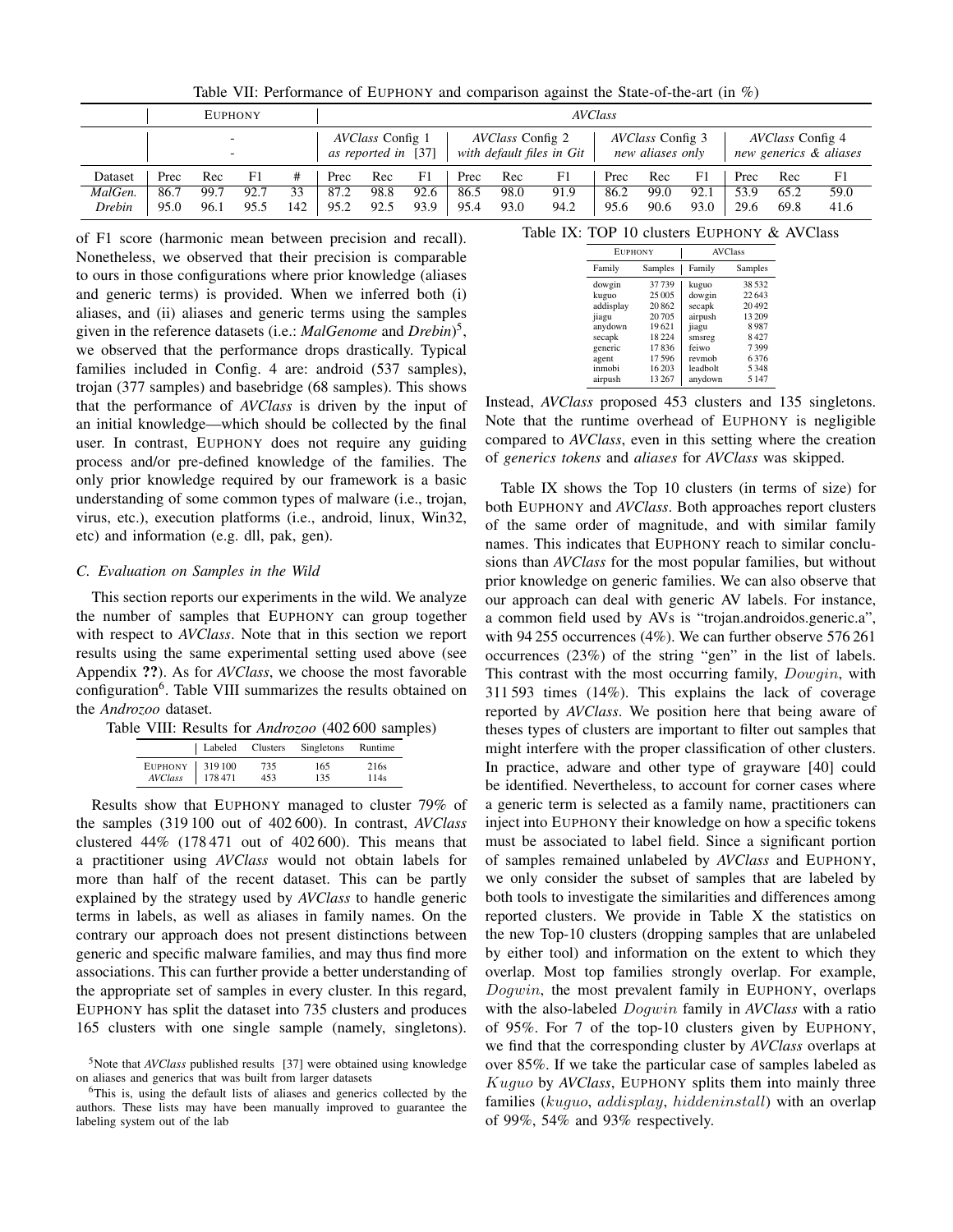<span id="page-10-3"></span>Table X: TOP 10 clusters of EUPHONY compared to *AVClass*

| <b>EUPHONY</b> |         | <b>AVClass</b> |         |         | Intersection      |
|----------------|---------|----------------|---------|---------|-------------------|
| Family         | samples | Family         | samples | samples | overlap (in $%$ ) |
| dowgin         | 33297   | dowgin         | 22.617  | 21035   | 93.0              |
| kuguo          | 24273   | kuguo          | 38 5 32 | 24 072  | 99.2              |
| secapk         | 17889   | secapk         | 20492   | 17825   | 99.6              |
| addisplay      | 11203   | kuguo          | 38.532  | 6055    | 54.0              |
| airpush        | 10055   | airpush        | 13 202  | 10017   | 99.6              |
| jiagu          | 7215    | jiagu          | 8987    | 7211    | 99.9              |
| smsreg         | 6294    | smsreg         | 8427    | 5819    | 92.5              |
| agent          | 6088    | feiwo          | 7399    | 1014    | 16.7              |
| revmob         | 6061    | revmob         | 6376    | 6058    | 99.9              |
| generic        | 5663    | anydown        | 5 1 4 7 | 1890    | 36.7              |

#### VI. DISCUSSION

<span id="page-10-2"></span>Threat intelligence sharing is essential to further research on malware detection and classification. Online services such as *VirusTotal* already contribute to this effort by providing diversified AV labels for any uploaded sample. Building reference datasets, either manually or leveraging AV labels, remains challenging. With EUPHONY [\[20\]](#page-11-0), we propose an approach for automatically building such datasets by inferring sample labels from a set of labels provided by non-consensual AVs. EUPHONY improves over *AVClass* by overcoming its main limitations of requiring a substantial initial knowledge on malware families and antivirus vendors to bootstrap the labeling process.

#### *A. Use Case in the wild*

As new malware families appear, reference datasets need to be regularly updated with no a-priori knowledge on the aliases and generic terms that AV vendors now use to label samples. From a small and relatively stable list of common tokens, EUPHONY can (1) infer missing information on tokens in AV label strings using heuristics, and (2) group similar families together according to a comprehensive distance metric that takes into account typos in naming, imbalance in label assignment among AV sample sets, and overlapping of sets.

While EUPHONY can be used off-the-shelf, without any requirement of expertise on malware labels, advanced users may also build on top of our framework and specify their own heuristics, metrics or knowledge of malware labels.

#### *B. Familial Ties*

As it can be observed on *MalGenome* and *Drebin*, family names extracted from AV labels suggest that some clusters overlap, indicating ties among families. Indeed, a reasonable proportion of samples from a given reference cluster  $C_x$  may be labeled by AVs using a family name associated to another reference cluster  $C_y^7$  $C_y^7$ . Such familial ties are challenging to properly address by a labeling system, as they indicate that there may be a hierarchy in families, with super-families regrouping others. EUPHONY handles the case of family ties by taking into account the imbalance in label occurrences within sample sets to decide on the opportunity to merge them. The threshold value, on the one hand, further controls the sensitivity of the clustering process, but, on the other hand, can lead to more labeling errors which EUPHONY cannot estimate on in-the-wild datasets.

#### *C. Towards a Better Ground-truth*

The creation of better ground-truth datasets is an important objective to support the development and the deployment of new machine-learning based systems. In future work, we would like to provide a clearer interpretation of the relation between malware families and their structural features. In particular, we are planing to analyze the prevalence of features across families. Recent approaches [\[39\]](#page-11-45) have shown to be very efficient at identifying syntactic and resource-centric features that can characterize Android malware. We position that adding these features as input to our algorithm—and in addition to the AV labels—could contribute to alleviate disagreements among AV vendors. We also intend to compare this against traditional clustering systems that would not consider AV labels to understand to what extent labels are essential artifacts.

#### VII. CONCLUSION

In this paper, we presented the design and implementation of EUPHONY [\[20\]](#page-11-0), an automated labeling system for Android malware. This approach is the first attempt to break the vicious circle which requires practitioners to possess a well-studied reference of malware to operate on new and unknown samples. Thus, we hope to lift an important limitation that impers the development of the most recent auto-learning techniques.

EUPHONY can operate with minimum knowledge on malware label lexicon and infer malware families with a high precision. Moreover, it can handle inconsistencies observed in Anti-Virus labels and allow a fine tuning of the granularity of families.

We contribute to the community's effort towards building reliably assessed approaches, by establishing a long-needed framework for regularly updating reference datasets with most recent samples, retrieved via the public API of shared repositories such as Androzoo [\[3\]](#page-11-11), that we automatically label with EUPHONY.

#### ACKNOWLEDGMENTS

We thank the authors of *Androzoo* [\[3\]](#page-11-11), *AVClass* [\[37\]](#page-11-38), *Drebin* [\[4\]](#page-11-1) and *MalGenome* [\[47\]](#page-11-10) for releasing their work and thus support the reproducibility of their research efforts. We also thank *VirusTotal* [\[43\]](#page-11-32) for their help and to let us use their service for research purposes.

This work was supported by the Fonds National de la Recherche (FNR), Luxembourg, under the project AndroMap C13/IS/5921289.

Royal Holloway research has been partially supported by the UK EPSRC grants EP/L022710/1 and EP/K033344/1.

#### **REFERENCES**

- <span id="page-10-0"></span>[1] Y. Aafer, W. Du, and H. Yin. Droidapiminer: Mining api-level features for robust malware detection in android. *Security and Privacy in Communication Networks*, 127:86–103, 2013.
- <span id="page-10-1"></span>[2] K. Allix, T. F. Bissyandé, Q. Jérome, J. Klein, R. State, and Y. Le Traon. Empirical assessment of machine learning-based malware detectors for android. *Empirical Software Engineering*, 2014.

<span id="page-10-4"></span><sup>&</sup>lt;sup>7</sup>Out of the 7504 AV labels assigned to samples in the  $AnswerBot$ folder of *MalGenome*, 2 575 actually use ∗BaseBridge∗ as the family name, which however is the name of another folder in *MalGenome*